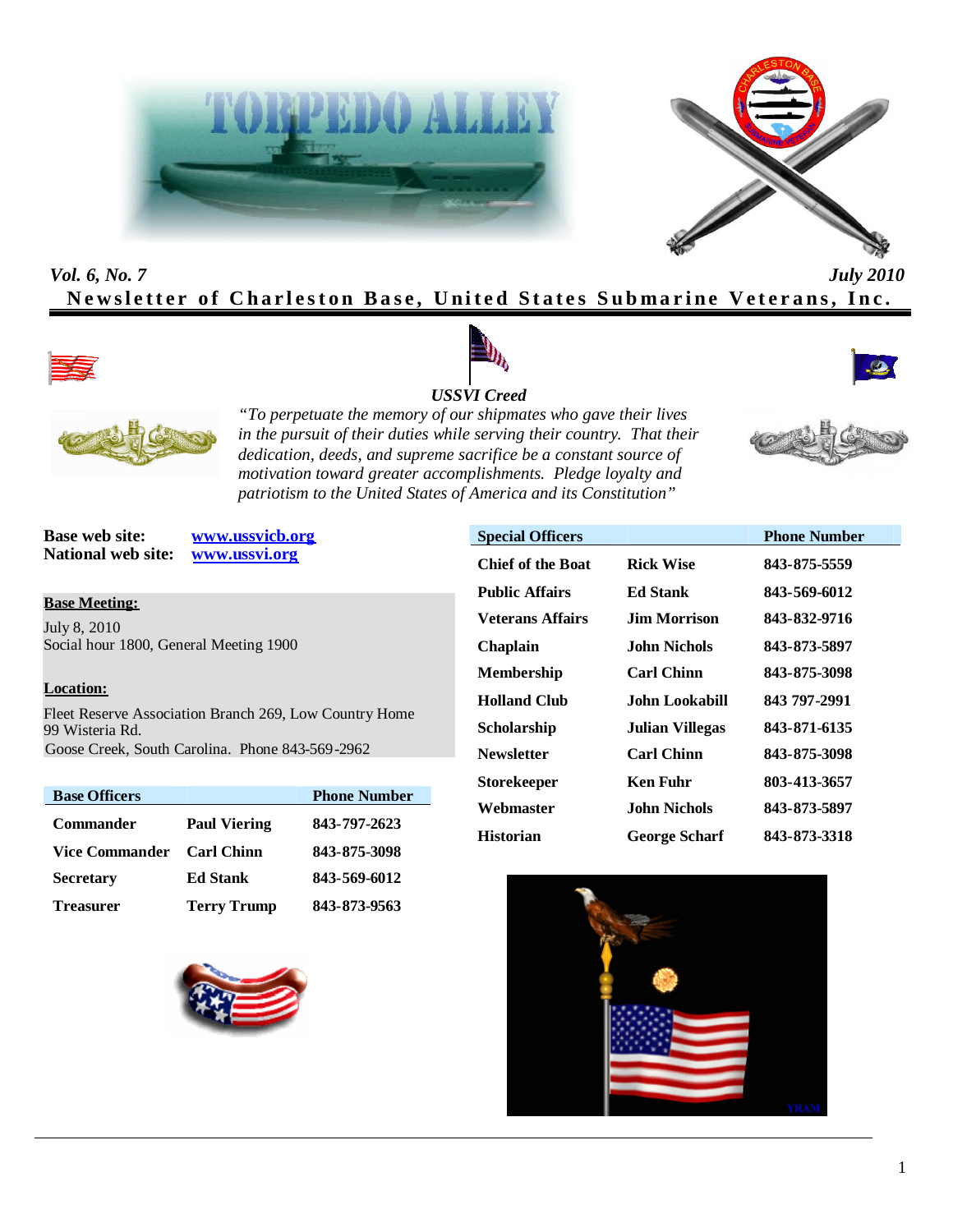### **Minutes of the June 2010 meeting**

Attendance for the June meeting was 104 **Opening Ceremony**: Base Commander called the meeting to order. A Quorum was present and the meeting was commenced at 1900.

**Awards**: The Admiral Osborne Scholarship winners were presented with their awards. The winners were: Maisie Wilson, Elisabeth Kilroy, Autumn Oakley, and Ashleigh Van Metre. Charleston Base received a thank you letter from Autumn Oakley as follows:

*"Submarine Veterans,*

*Thank you so very much for your consideration and selection for the Admiral James B. Osborne Memorial Scholarship. I appreciate the scholarship and am honored to be chosen by your committee. I would also like to thank each of you for your service to your Country. That alone cannot be given words to express my gratitude. Thank you so much again .*

*Fair Winds and Following Seas.*

*Autumn Oakley"*

**Base News**: Jerry Stout resigned as District Commander and Paul Viering was sworn in as the new District 2 Commander by Regional Director, George Boyle.

**Introductions**: New people were introduced; Don Kopczyaski, Don Donofrio, Donald Mook, Jack Frost, and Dick Kanning. Welcome aboard.

**Secretary**: Secretary Rick Collins asked for a motion to approve the meeting minutes from last month. A motion was made and seconded. Minutes approved.

**Treasurer**: Terry Trump gave the treasurer's.

**Storekeeper**: No report

**Chaplain**: Cards were sent as follows to: **Marshall 'Pappy' Henderson** and family – death of Pappy's wife, Cecilia,

**Marty Sessler** recovering from kidney stone surgery. Roger Rader at home and recovering from cancer surgery.

**Frank Young** is still in LifeCare rm 16. **Al Addington** at home and would like to have visitors.

**Bill Jennings** is at home (114 Driver Ave,

### **Vice Commander Report**: No report

**Sub Vets WWII**: Stacy Power gave the date for next meeting at Ryan's' in Summerville, 12 noon, 17 June.**Fleet Reserve**: No report

**Historian**: Bill Roberts donated a large hard drive for us to put our history on.

**Scholarship**: No report

**Public Affairs**: No report

**Webmaster**: I need your picture so we know what you look like, I will put it on the website.

**Veteran's Affairs**: No report

**District Commander:** No report

**Holland Club**: No report

**Membership**: Marty Sessler has applications.

**Little David:** No report

**Newsletter:** No report

**After Battery:** No report

**Chief of the Boat:** Berkley county tractor show Nov 20  $& 21^{\rm st}$ .

Larry Mason's retirement, 11 June 1300, Cold War Memorial.

Moncks. Corner parade Saturday July 3rd. We had 150 people at our picnic Saturday May 29<sup>th</sup> at The After Battery. We had plenty of food and beer. The extra beer was donated to After Battery.

**Base Commander**: National elections are coming up, please vote. The American Submariner has paper ballots if you don't vote on line.

**Nuclear Historian**: Gave a presentation with training aids about that special Nuc surgery and how it differs from TM's.

**Old Business**: None

**New Business**: Joe O'Saben donated \$100 to scholarship fund because the daughter of a base member bought a house through him. Thank you.

John C. Calhoun reunion 18 thru 21 July here in Charleston. See Tom Yingling.

There will be a July  $4<sup>th</sup>$  celebration at Old Fort Baptist church, come and wear your vest.

Political note, Jim Stein is running for Dorchester County Council District 2 and he is a Submarine veteran.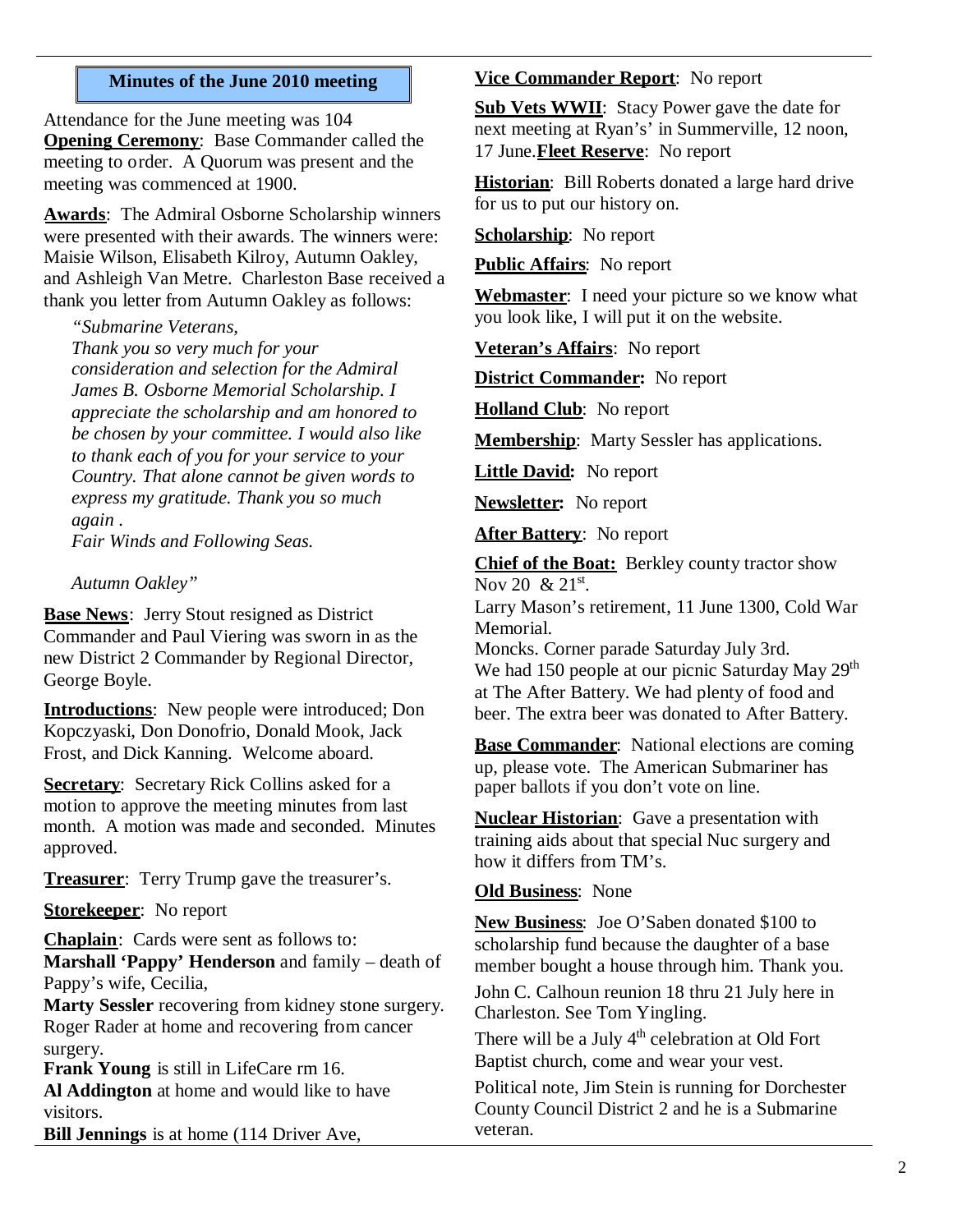Summerville in Corey Woods) and would like to have visitors, just call first (851-1866).

**Mary Londergan**, wife of Don Londergan. In SMC 25 May for surgery on 26 May.

**Steve Curry** recovering from a very bad fall and back/rib problems. Easing back into work.

**Avery Lord** broke his hip and was in the hospital and rehab for several weeks. We were not informed of this until after he was home.

**Family of RM2(SS) Loren Nyland** who served on several diesel boats departed on Eternal Patrol on 1 May in Spokane WA.

**Family of TM1(SS) Arthur G. Smith**, WWII SUBVET departed on Eternal Patrol 30 May in Alexandria VA. Art served on USS SKATE SS305 where he was awarded the Silver Star for gallantry under enemy fire while saving two downed pilots. **Margie Deal**, wife of Walt Deal, had surgery on the 9<sup>th</sup>. She is at SMC, rm 320, doing well and should be there until Sunday or Monday.

Several follow-ups were made on those who've had surgery or illnesses in the last couple of months along with the base sending additional cards.

If you know of shipmates or spouses from other bases who are having a difficult time, had surgery, etc. and would like for USSVI Charleston Base to send them a card please send their name and address to the Chaplain via email or phone call.

| July Birthdays! |          |                |          |  |  |  |
|-----------------|----------|----------------|----------|--|--|--|
| Bognar          | Dasch    | Deal           | Douglass |  |  |  |
| Farr            | Freshour | Gunnis         | Hazard   |  |  |  |
| Higgins         | Jenkins  | Jones, R       | Keller   |  |  |  |
| Kennedy         | Leal     | Menefee        | Morrin   |  |  |  |
| Owens           | Petersen | Scott,<br>W.C. | Simpo    |  |  |  |
| Smith,          | Snyder,  | Stoll          | Whatley  |  |  |  |
| Pinckney        | Ron      |                |          |  |  |  |



- July 3 Moncks Corner parade. Line up at 0930
- July 4 Independence Day
- June 8 General Meeting; social hour 1800, meeting starts 1900

The Aiken base is holding the GA/SC Mini conference and get together.

Last week was the Rolling Thunder meeting in DC with an estimated 200,000 bikes and on one of the lead bikes was the USSVI flag.

**Good Of The Order**: The depth charge drawing was held with \$320 to the winner, Mike Emerson. Mike is starting a fund to buy a seat on the next Honor Flight and he started it with \$150 from his winnings. Good job!

The Base Commander adjourned meeting at 2000.



*"Don't tell mom I'm a submariner, she thinks I play piano in a whorehouse."*

| <b>July Submarines Lost:</b>         |                           |                              |  |  |
|--------------------------------------|---------------------------|------------------------------|--|--|
|                                      |                           | USS S 28 SS 133 July 4, 1944 |  |  |
| <b>USS</b>                           | SS 273                    | July 26, 1944                |  |  |
| Run silent, run deep                 |                           |                              |  |  |
| For freedom we fought to keep        |                           |                              |  |  |
|                                      | How we spent so many days |                              |  |  |
| Beneath the shimmering waves         |                           |                              |  |  |
| A terrible foe we fought             |                           |                              |  |  |
| And gave our lives; and freedom      |                           |                              |  |  |
| bought                               |                           |                              |  |  |
| Now our souls forever lie            |                           |                              |  |  |
| Restlessly beneath the waves         |                           |                              |  |  |
| So silent now, so deep               |                           |                              |  |  |
| For it is not enough for you to weep |                           |                              |  |  |
| For we shall not have died in vain   |                           |                              |  |  |
| Lest you forget for what we gave     |                           |                              |  |  |
| We gave our lives, freedom to save   |                           |                              |  |  |
| For if you forget our deeds          |                           |                              |  |  |
| Then we shall never sleep            |                           |                              |  |  |
| Though we lie so silent, so deep     |                           |                              |  |  |
|                                      | Al Alessandra, 2005       |                              |  |  |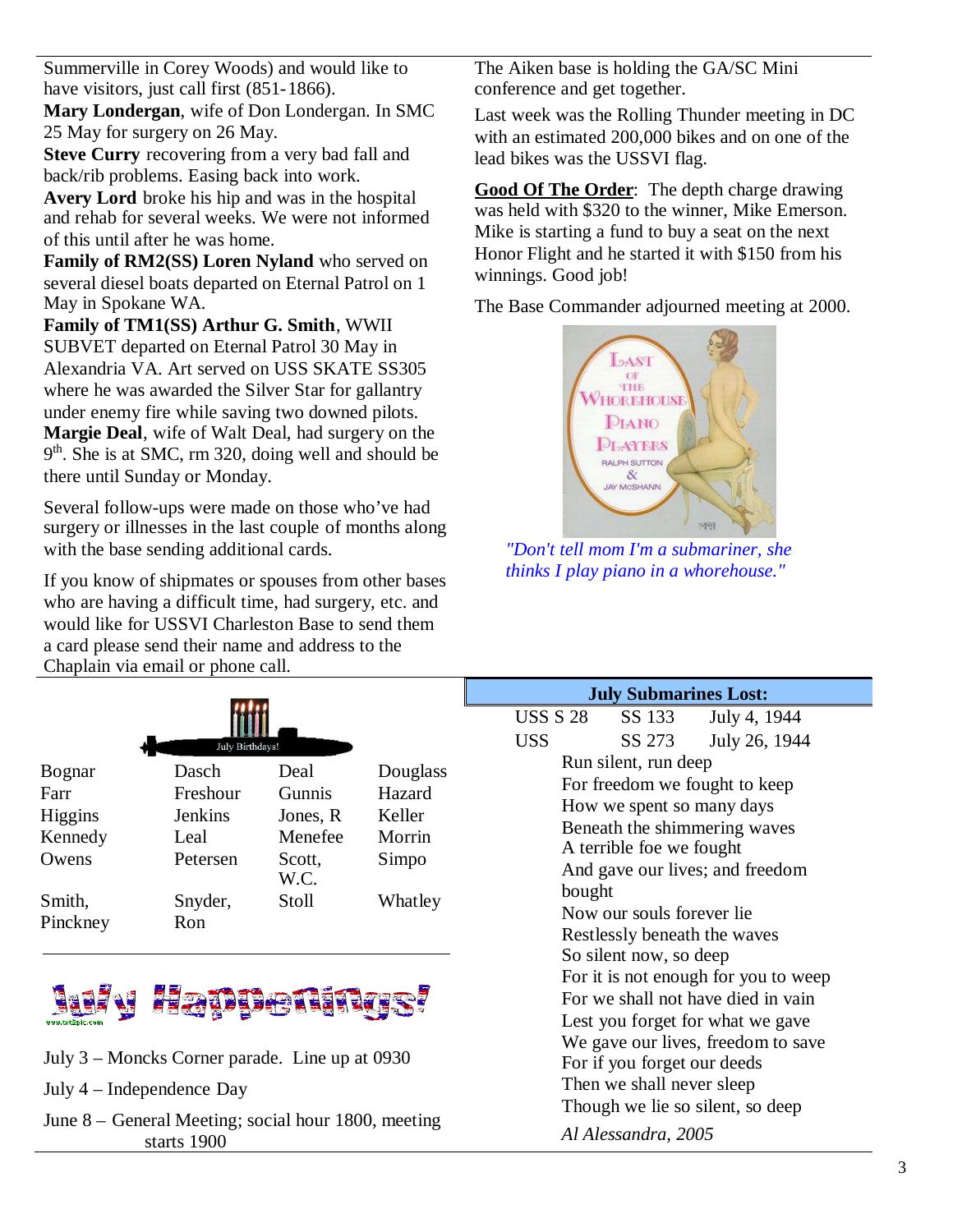

### **Reminiscences of a Diesel Submariner The Sailors Uniform**

Pride is a funny thing. It is a concept that can't be packaged and issued. It takes root in a crew that has gained confidence in itself and a deep respect for the leadership of its senior petty officers and its wardroom. Once a crew has it, it germinates in every heart that comes aboard.

REQUIN had it. It was part of the boat and it manifested itself in a cocky attitude and 'hell for leather' outlook by her crew.

It was most evident in dress canvas formations topside. You formed up in two lines aft of the conning tower fairwater. Raghats in starched whites; Dolphins, neckerchiefs and jumper flaps rippling in the breeze. Gentle popping of the ensign, jack and squadron pennant.

The Chiefs and leading petty officers were decked out in medals and sleeves with hash marks from hell to breakfast and some wore old World War II combat patrol pins. There was a creak and groan of strained mooring lines, and the rattle of officers' swords. Two lines of bluejackets knowing it was going to be a long time between smokes and hoping a seagull didn't crap on their white hat or their \$2.50 laundry and press job. Norfolk had a seagull population whose express purpose in life was to dump aerial calling cards on submarine sailors standing inspection topside in dress white.

You could see the nuke boats astern in their nest. They had their own nest at the end of Pier 22 because that was where they had all of the pixie dust connections for the moonbeam navy. To us, they were just big ugly bastards that were rapidly putting us out of business and relegating the boats we loved to the scrap yards. And there was not a damn thing we could do about it. Not one damn thing. The nuclear navy made us all fleas on a dying dog. Our Chiefs were relics of the past -- fossils of a

### **Membership and Dues Information:**

2011 dues will be payable by 1 October 2010. Contact your shipmates to get them to pay their dues.

Pay at the meeting or send dues (payable to USSVI) to:

> Carl Chinn 217 Brailsford Rd Summerville, SC 29485-5405

## **Shift Colors**

If you have been missing your copy of *Shift Colors* that's because it has gone digital. Please read the info below and then click on the link to sign-up to receive your copy via email. *Sign up for E-Mail Delivery*

Recently, we attempted to get a civilian contract that would handle the printing and mailing of *Shift Colors*. There were no bidders on any of our proposals, so we are currently still publishing online only.

If you haven't already done so, you can sign up for e-mail delivery of *Shift Colors*. Just send an e-mail to MILL\_ShiftColors@navy.mil and include the following information: your full name, your e-mail address (please do write it out; it's much easier to copy it into our database), your rank or preferred salutation (Mr., Mrs., Dr., etc.), your military affiliation (whether or not you're retired, active duty, a veteran, a surviving spouse, or just someone who's interested in receiving the newsletter). http://www.persnet.navy.mil/ReferenceLibrary/Pub lications/ShiftColors/E-mail+distro.htm

### **Interesting Film**

Check out the video at the following link: http://www.filmpreservation.org/preservedfilms/screening-room/u-s-navy-documentary-1915 It has some great early submarine shots.

#### **Sub Sightings Baffle Witnesses**

Loch Ness has its Nessie. Chesapeake Bay has Chessie. Even Lake Champlain has a critter called Champy.

So what mysteries lurk beneath the briny off South Florida?

Something a little more mundane than your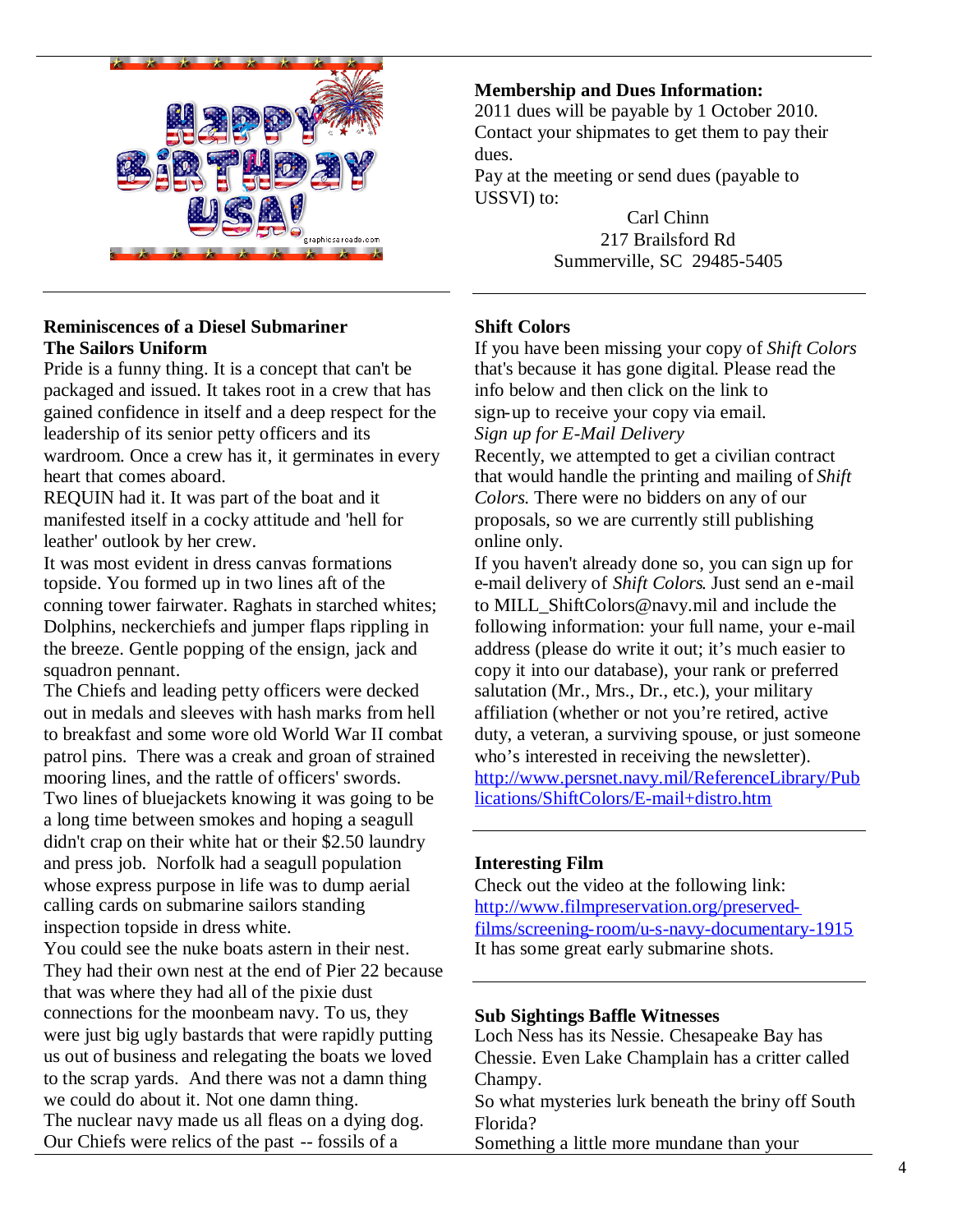bygone age. The floor of the Pacific was littered with rusting hulks that once had been the Jap Imperial Navy, but now were oxidizing junk many fathoms deep, entombing decaying Nip sailors, put there by the gray-haired, hard-nose bastards standing forward of these two lines of bluejackets in dress canvas. We looked like sailors were supposed to look Raghats, low-neck jumpers, neckerchiefs, and bellbottoms blowing against your ankles in the breeze. It was an impractical rig by any reasonable standard, but that uniform gave us our distinct identity. Men wearing that uniform filled wooden boxes in military cemeteries throughout the world. I don't know who thought up that stupid short sleeve white shirt outfit --that uniform that looks like something worn by a nuthouse orderly. I wish the idiotic sonuvabitch would contact me and explain what our navy gained by adopting that goofy-looking Good Humor truck salesman's uniform. To hell with progress that trashes tradition!

Sailors deserve continuity. A continuous chain. Without something to connect generation to generation, something to pass on the pride of unique identity, a force loses something.

I can't remember any adverse effects of wearing undress whites. They made me feel like I was a sailor. When I was wearing one, nobody ever took me for a bedpan collector at the local hospital. If I was CNO for a day, I would issue a directive that would require every bluejacket who owned one of those short sleeve white dog catcher shirts to turn the damn thing in for use as engine wipes.

I would say, "Horsefly, better men than you and I can ever hope to be handed us down that uniform, and it represents our bond with them. The idiots that took it away from you broke faith and robbed you of a symbol that set you apart. It distinguished you and was universally recognized as representing the heritage of the finest navy the world has ever seen." But I will never be CNO for a day and progress will continue to erode pride and tradition in the name of progress and modernization. Small men who are short-sighted, if not totally blind, will discard the historically meaningful and opt for the momentary fad -- the current style with no tradition woven into the fabrics -- with no link to the ancestral legacy which American sailors should receive. The poor shortchanged bastards of today are no longer linked by signal lights, semaphore, celestial navigation, or marlinspike seamanship. Multifrequency communication, global positioning and

standard mythical sea monster, but no less fearsome: Full-scale submarines, baffling beachgoers and boaters with now-you-see-it, nowyou-don't appearances.

They're big, gleaming black, and glide silently offshore among freighters headed to Port Everglades and cruise ships steaming to exotic ports. Although warlike, this sub-festation is friendly: most likely our guys — Navy vessels cruising to classified destinations or participating in tests from a local facility.

"It's not uncommon. We've gotten reports, maybe a handful of times," Coast Guard Petty Officer Barry Bena said of the sub sightings. "It's definitely a possibility that it could be a Navy sub transiting the area."

The big warfish have fascinated those who have noticed them from land or sea.

Most recently was fisherman Ryan Danoff, who came across a periscope about four miles off Hollywood beach earlier this month. He chased the undersea spyglass with his 31-footer before it slipped beneath the waves in a gush of bubbles. Danoff, a 30-year-old Fort Lauderdale resident, called the Coast Guard during and after the episode. "I would like to have found out what was going on out there," he said. "They never got back to me. Still got me wondering."

Another Fort Lauderdale man, freelance writer David Schwartz, was taking sunrise photos on May 10 when he captured the unmistakable image of a sub so close off Fort Lauderdale beach that white caps from waves breaking along the shore could be seen in the frame.

"It was fairly obvious what it was," said Schwartz, 52, who has lived in the military town of Pensacola and is familiar with submarines. "It didn't seem as if it was trying to hide itself."

Schwartz said the vessel — its conning tower, lights and tail fin clearly visible — slowly and soundlessly followed ships entering the port, then turned and tracked out to sea. "As soon as it started becoming light out it went down," he said.

A year ago Saturday, again around sunrise, Robert Rodonich of Hollywood was on Dania Beach when a sub came into view about a half mile offshore. "I was shocked how it just came up out of nowhere," he said.

Rodonich, 42, dashed home and got a camera. He snapped a photo with 4-year-old daughter Lillian in the foreground, clad in red, white and blue, and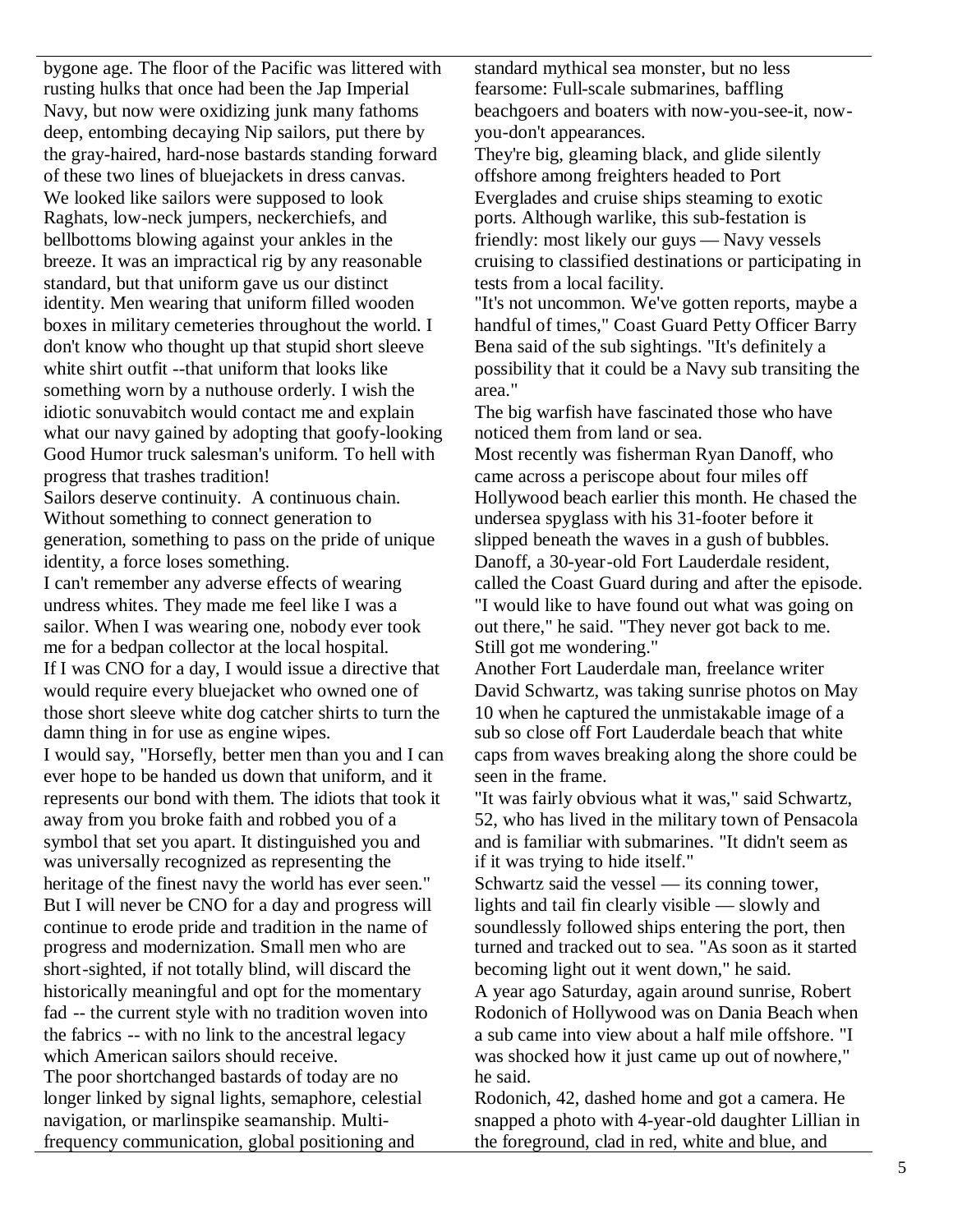factory-fabricated nylon line have replaced the seaman's arts and skills. We rode 'em in the horse and buggy days when being a sailor required saltwater savvy and technology was not our master. I'm glad it was that way. It made us special. Pride has a way of making a man feel special, of standing apart from the herd. So we stood there in the sun, shoulder to shoulder with our shipmates, below the big white 481 painted on our sail. We stood there knowing we were United States Navy. We were qualified in submarines and we belonged to a naval force that owned the oceans of the world. Those oceans had been purchased for us by the men who wore exactly what we were wearing, had stood precisely where we were standing, and had been pooped upon by the great-great-grandfathers of the seagulls currently crapping on our white hats.

### **Dolphin Scholarship Foundation Selects 2010 Scholars**

Dolphin Scholarship Foundation (DSF) announces the selection of 25 outstanding high school and college students as the 2010 Dolphin Scholars. Each Dolphin Scholar receives \$3,400 per year which is potentially renewable for up to four years of undergraduate study at an accredited 4 year college or university, for a possible total individual award of \$13,600. For the 2010-2011 academic year, DSF will fund a total of 127 scholarships for an annual program total of \$431,800.

The 2010 Dolphin Scholars were selected from over almost 400 initial applications. Final selection was based on three equal criteria: academic proficiency, financial need, and commitment and excellence in school and community activities. Members of the military and civilian community comprised the Selection Board, including Mr. John L. Haines, Jr., the First Dolphin Scholar; Dr. Dean Dunn, Dolphin Scholar 1973-1976; Dr. Jane Duffey, Headmaster, Norfolk Christian School, the daughter of DSF Founder Martha Grenfell; CDR Mike Connor, USN; CMDCM(SS) Eric Gilkerson, USN; Mr. Tom Morehouse, Executive Director, Virginia CAN; and Mrs. Mimi Donnelly, Chairman of the DSF Board. Of the twenty-five 2010 Dolphin Scholars, 18 were high school seniors and 7 are current college students, 8 male and 17 female. Eleven of the submarine sponsors are from the enlisted community and 14 are submarine officers. Seven Scholars

offering a smile and a thumbs-up.

For five days Rodonich and other observers at the Dania Pier witnessed the sub cruise back and forth in a north-south pattern. At night it was alit. "There were times it just disappeared, then came up about a half hour or 45 minutes later," he said. "I think it was a training exercise or something like that."

Rodonich could be right. The sub was south of Port Everglades inlet, the location of the South Florida Ocean Measurement Facility, which has operated a Navy range for more than 40 years.

According to its website, the facility monitors electromagnetic and acoustic signals from surface ships and submarines in a "near-shore environment" and "encompasses the Navy's only shallow and deep magnetic research and development ranges, including submerged operations."

Despite a spate of phone messages and e-mail exchanges, Navy public information officers would not elaborate on the facility's operations. Kevin Sykes, with the Naval Surface Warfare Center in West Bethesda, Md., would only say this: "There are certain things about subs we don't get into as far as time and place and when they're doing stuff." Although he hadn't heard of the low-key test facility, the Coast Guard's Bena said it may well be the source of the offshore sub sightings. "It only makes sense," he said. "It's right in the vicinity."

Said Schwartz, "I love a good mystery."

## **New Musical Composition Commemorates USS Tang (SS 306) Last Battle during WWII**

On April 9, 2010, at a premier concert by the multiple-award winning Parry Hall, Maryland, Middle School "8" Panther Band, a new musical composition entitled "Escape from the Deep" was presented in public for the first time. Guest conductor for the event was Brian Balmages, composer of the music and resident of nearby Baltimore. Mr. Balmages has a world-wide reputation for producing works for band, orchestra and brass. He has many other musical achievements to his credit.

The composition was inspired by the book authored by Alex Kershaw entitled Escape from the Deep, (published April 28th 2008 by Da Capo Press) which tells the true story of loss of USS Tang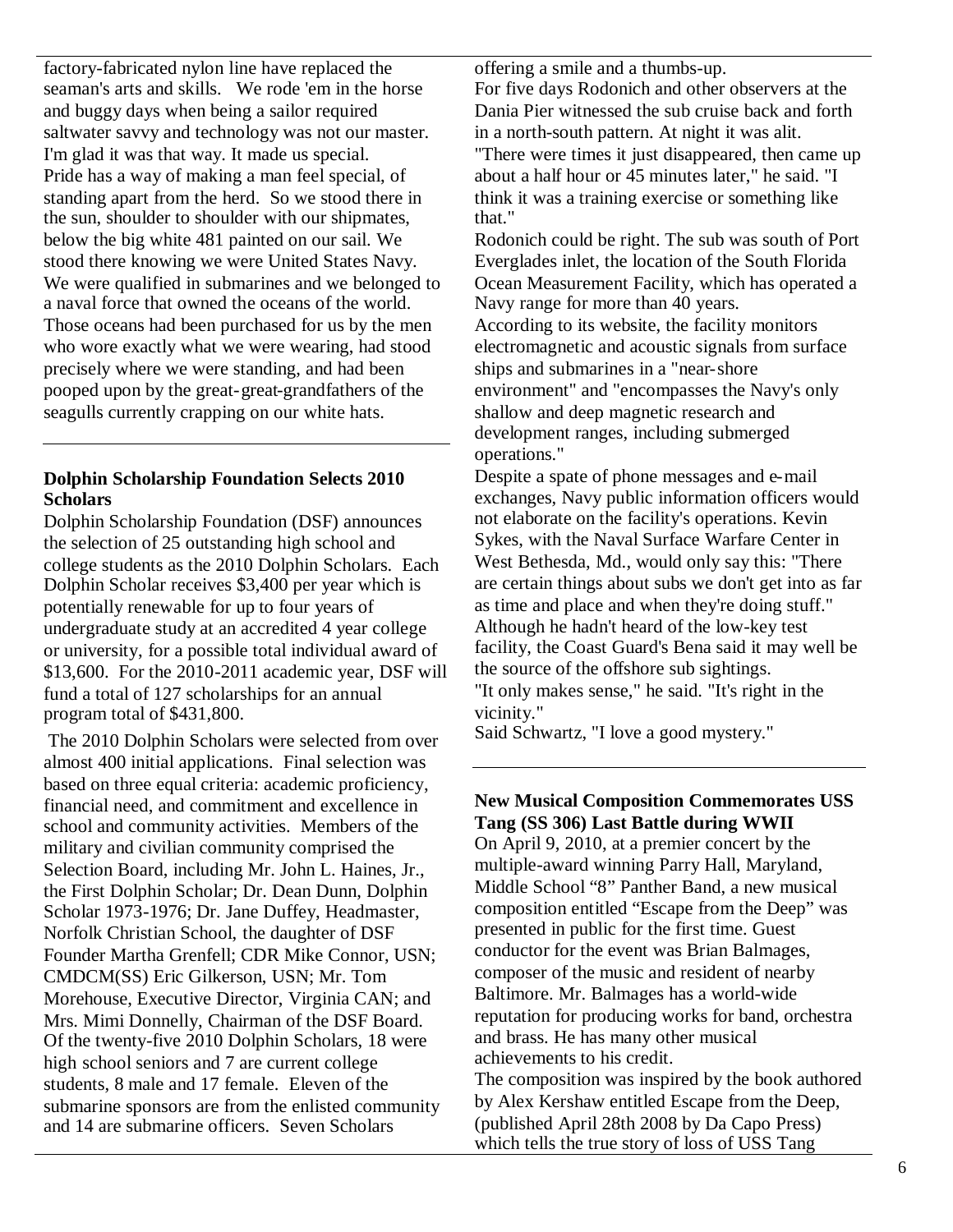ranked in the top 1% of their graduation classes.

*Of particular note for this year's winners: One of Charleston Base's Admiral James B. Osborne Scholarship winners was also a winner of the Dolphin Scholarship; Ashleigh Van Metre, daughter of CDR Christopher R. Van Metre, USN (Ret.), from Bishop England High School, Daniel Island, SC*

### **Wartime Submarine Commander And Adventurer Turns 100**

The only living submarine commander from World War II turned 100 years on Wednesday and enjoyed festivities that are expected to continue for days. Up to 100 people attended Commander Bill King's birthday party on Wednesday night held in his family home, Oranmore Castle, where he lives with his daughter Leonie and son-in-law, Alec Finn. Yesterday morning Leonie was hosting the post-party breakfast for extended family before starting preparations for another event later this evening to include the community.

The Commander lasted a good few hours at his party according to Leonie who said "it appeared to have perked him up".

The extended family, many of them from England, the Commander's native country, gathered in the castle for a feast dominated by a roasted sheep, which was done on an open spit in the castle courtyard. "And there was lots of dancing and singing and music," she added, which is not surprising as Alec is a member of the traditional band, De Danann. Bill King first settled in Galway in 1946 when he and his wife, Anita Leslie bought Oranmore Castle for £200. The couple immediately set about renovating the Norman keep to make it into a family home by the sea. Today, it is open to the public from Wednesday to Sunday between 2pm and 6pm until the end of August.

In 1967, Commander King set out to sail the world in a purpose-built boat he constructed himself. The twomasted Galway Blazer II failed to circumnavigate the world twice, but at 58, Bill King became the oldest participant in the Sunday Times Golden Globe Race in 1968. He eventually achieved his goal of sailing singlehandedly around the world three years later. He has been the only surviving World War II submarine commander for many years and recently had interaction with the son of a Japanese Chief

(SS306) in the Formosa Strait in October 1944. Mr. Balmages was impressed by the entire story of Tang's war record, its loss due to unusual circumstances and the events that occurred during and after its sinking. He felt he could depict the events of Tang's final battle in music, which in the opinion of this reporter, he did with consummate skill.

Earlier brief descriptions of the final battle and its aftermath are included in books by Theodore Roscoe (United States Submarine Operations in World War II) and E.B. Potter (Sea Power; a Naval History) both published by The Naval Institute of Annapolis, Maryland. A summary of facts and some quotations follow from these references.

Tang's captain was Commander Richard H. O'Kane, who had already led the ship to a distinguished record during four previous war patrols. Before this last battle during Tang's 5th and last war patrol the sub had attacked and sank 5 cargo ships and damaged 4 others. The sub had expended 13 of its original load of 24 torpedoes at that point. In its final engagement Tang attacked a Japanese convoy (the second convoy in twenty-four hours) consisting of escort destroyers, tankers with aircraft on their decks and troop transports with planes and other supplies on deck. The troops and war materials were en route to reinforce Japanese defenders under heavy pressure from U.S. Army, Navy and Marine forces on and around the island of Leyte in the Philippines.

At night on the surface at full speed, drawing a hail of tracer bullets and exploding shells, Tang's attack began. In the first salvo Tang fired six torpedoes, two each at a tanker and two transports. All struck their targets. In the ensuing chaos Tang became "boxed in" by burning ships and attacking escorts, crews of which could now see the sub intermittently in the glare of fires. Tang maneuvered for [torpedo] shots at other targets. Roscoe writes, "O'Kane fired three fast shots to clear the way. The first struck the [nearest] tanker, which promptly spewed a geyser of flame. The second struck [a] troop transport and stopped her dead in the water. The third struck [a] destroyer and stopped this foe with a thunderclap that shook Tang from stem to stern."

Roscoe describes in his book that O'Kane then maneuvered Tang to a safer position while the crew loaded the sub's last two torpedoes. Darting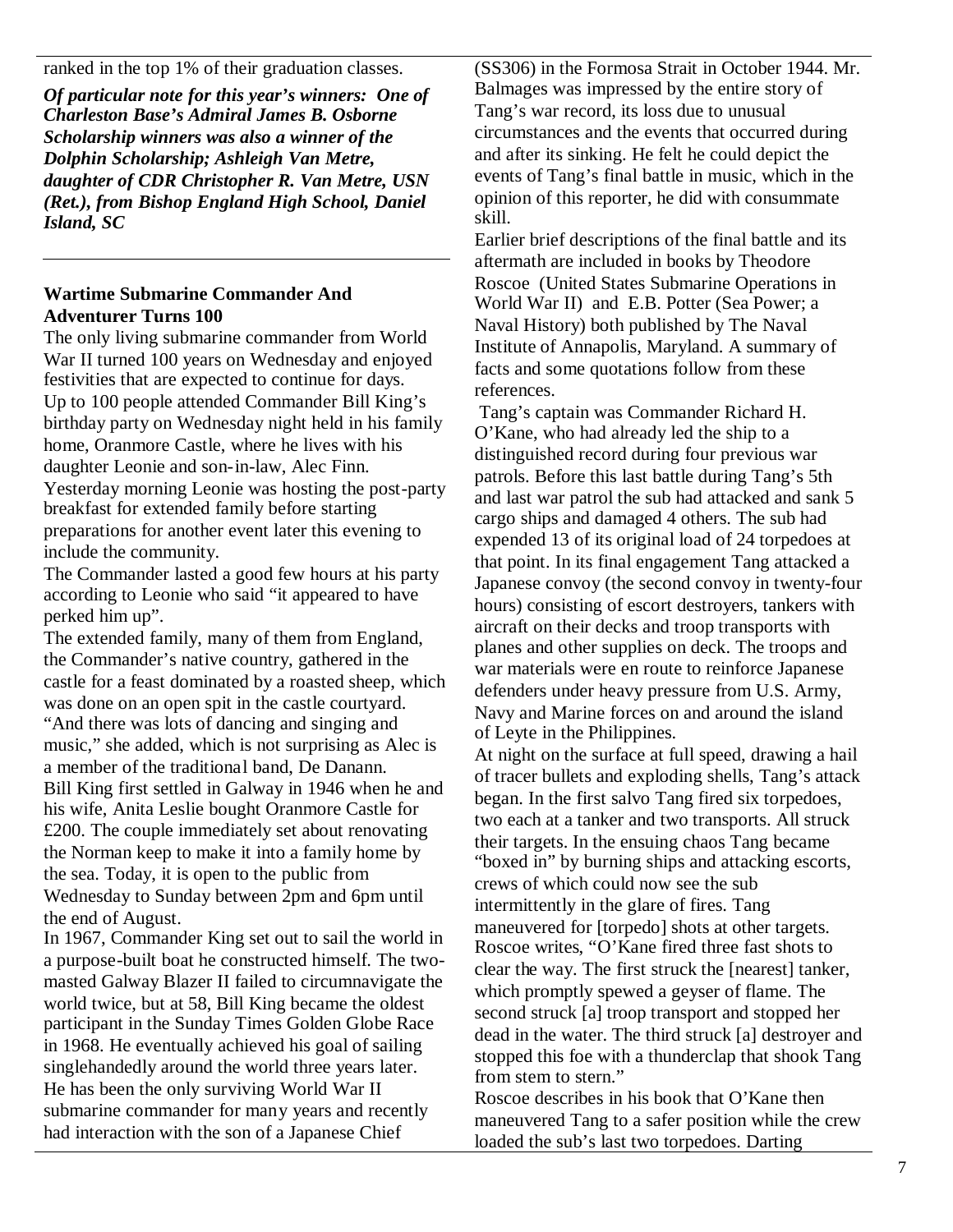Engineer of a submarine which was sunk by Commander King. There were birthday messages sent from the Japanese family and, indeed, one of them was due to travel to the celebrations but had to pull out at the last minute.

#### **The Iowa Class Submarines**

Lance Bacon at Military Time's Scoop Deck blog writes:

"For the first time ever, all four guided missile subs are deployed to an AOR. We're not talking about being underway at the same time, and sea trials don't count. We're talking about being on the tip of the spear. For you strategists out there, that equals a combined 616 Tomahawk cruise missiles on station, and the ability to deploy up to 264 special ops forces. The historic mark was hit June 10, according to this Navy release. In the article, Rear Adm. Frank Caldwell, commander of Submarine Group 9 said "… back in the mid 90's this was just a power point presentation."

Having the firepower of a battleship, the reach of an aircraft carrier, plus the unmatched stealth expected of submarines, the Ohio SSGNs are a significant, perhaps even a game changing addition to the fleet. It could be they are the answer to the Navy's fears over Chinese anti-access weapons which currently threatens the US surface warships unless some technological breakthrough saves them from destruction. Here in a ready-made, already deployed package is the revolution without many billions of dollars spent on laser destroyers armed with sci fi weapons. The revolution is already here.

On several occasions New Wars has made compared the SSGNs to the Iowa battleship conversions of the 1980s, including this story titled "The Fleet's New Capital Ship":

"Much like the Iowa battleships of the Reagan Era, these Navy missile subs conversions are a bargain with a bang…Unlike the entire surface fleet, these premier underwater battleships are impervious to the primary threat in modern sea conflict: the cruise missile.

The Iowa's were supreme symbols of both the old Navy and the new. With its big guns, the class of 4×45,ooo ton capital ships were the apogee of the line of battle tactics that dominated warfare for centuries. With long-range cruise missiles bolted on their deck in their Space Age makeover, and even unmanned aerial vehicles, the old dreadnoughts

through an opening between escorts, Tang fired the remaining MK 18 (electric) torpedoes at the one of the transports previously hit but not yet sunk. The first ran hot, straight and normal, hitting the target. The second, shortly after launch, began "porpoising" in and out of the surface of the water. Each surfacing could be seen by personnel on the bridge and it became clear that the torpedo was turning back towards the sub in a circular run. In spite of attempts by Tang to maneuver out of harm's way, the torpedo struck in the after torpedo room with a huge explosion, about 20 seconds after launch.

Nine (9) submariners on the bridge were blown into the water. An officer who escaped through the conning tower hatch to the bridge joined them after the ship began to flounder. Tang sank in 180 feet of water, at first with only it's stern on the bottom and the rest of the sub at a steep angle so that the bow was much shallower before settling to the bottom. Sailors in the stern made their way forward, sealing aft compartment hatches to stem the in-rush of seawater. In the midst of continued depth charge attacks, thirteen men, forced by choking smoke from battery fires, were able to use the escape hatch forward and individual surfacing devices called Monson Lungs to exit the sub. These were the only successful escapes from any of the 52 U.S. subs lost in battle during WWII. Eight of the 13 escapees reached the surface alive. Only nine of those on or reaching the surface survived until the next morning. Then they were picked up by Japanese vessels to begin new chapters of horror. The nine endured savage beatings with clubs and kicking by "burned and mutilated" Japanese survivors of the sub's attacks, before being transferred to a succession of prisoner-of-war camps.

Although its fighting days were cut short, Tang's war record during World War II was truly impressive. According to statistics in Roscoe's book, Tang sank the second largest number of ships (24 – only USS Tautog, with 26, sank more) and the fourth largest amount of tonnage sunk of all U.S. subs. Tang also rescued the second highest number of American airmen (22) of all subs in the entire war. Sister sub Tigrone rescued 31. Commander O'Kane was awarded the Medal of Honor after the war for his service and the sub was awarded two Presidential Unit Citations, a record achieved by only three Navy warships (two of them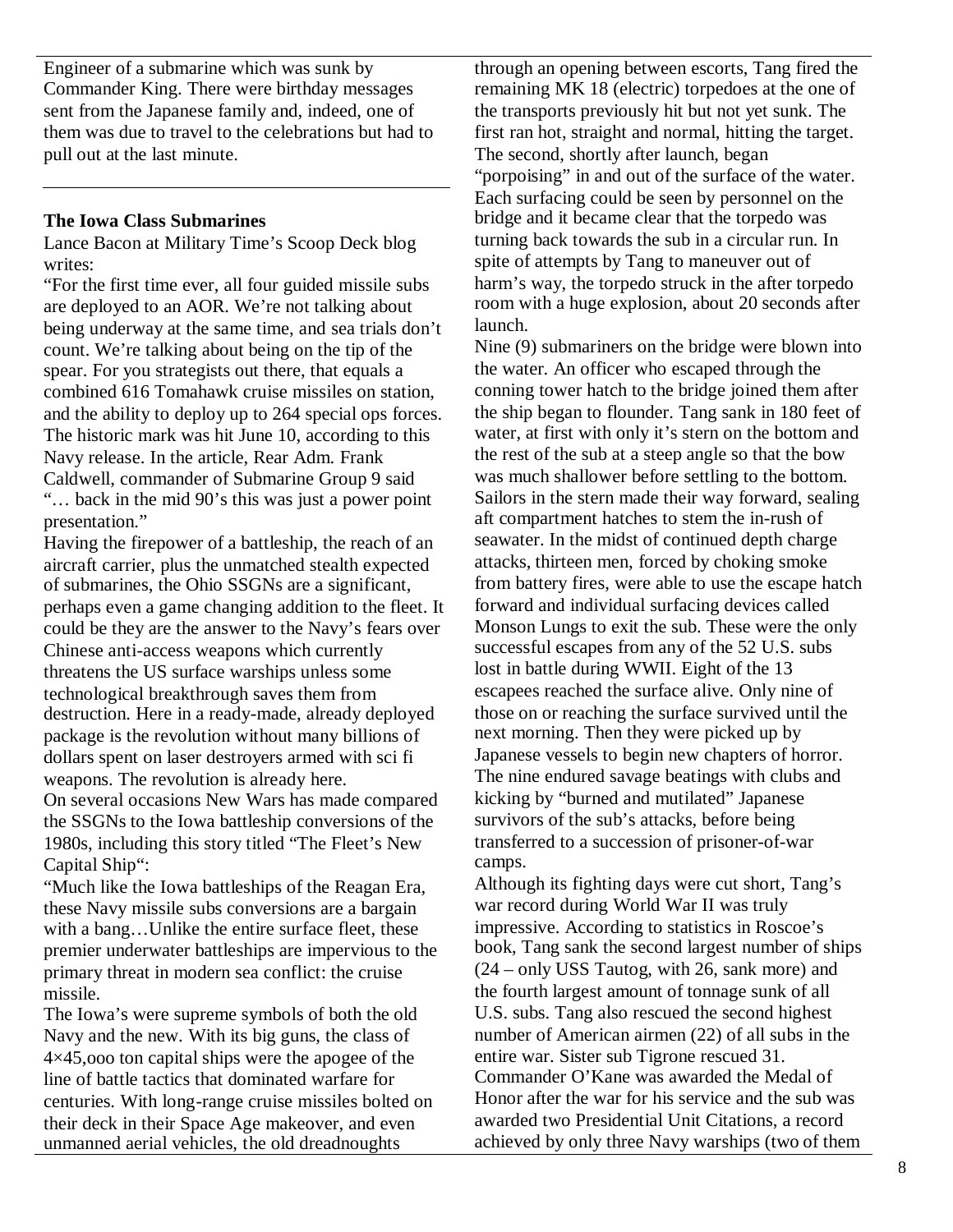became the arbiters of a new Navy in which precision trumped firepower and armor.

Unlike our fleet of very large and expensive aircraft carriers, which since World War 2 have only operated in permissive environments against benign adversaries, the SSGNs are well prepared for future conflicts with stand-off missiles and supreme stealth. For this cause it may be safe to reduce our depedence on very expesnive and vulnerable naval airpower, saving only enough for the occasional land battle which carriers are specifically geared to support. The SSGNs are geared for sea control, and as such are survivable, affordable, and available.

All signs continue to point to the need for a return to conventional submarine production (SSK) in the United States, specifically to restore and maintain the number of boats in our over-worked, stretched thin fleet, also for other reasons. Within the same article above, Lance Bacon notices that the need for the deployment of all for SSGNs at the same time is not necessarily good:

"These subs, along with 16 to 18 attack subs and a few boomers, are needed every day to meet 100 percent of critical requirements. But these represent only one of four categories of combatant commander requests. In total, subs meet 50 to 60 percent of critical, high priority, priority and routine requests. Why? Subs are few and missions are many… If this keeps up, sub crews could expect a lot more "deployment records" in the near future. And some Virginia class crews may see deployment rotations that are more consistent with the SSGNs. Those submarines deploy for 12 to 15 months, with crews swapping every three months."

The problem is, the money is tight though as we see the need for submarines remain. Grace V. Jean at National Defense Magazine doesn't see things getting better, as detailed "In the Navy's Forecast, a Shrinking Attack Submarine Fleet":

The Navy two years ago planned to procure 54 attack submarines through 2040 in order to maintain its desired fleet size of 48 ships. In its latest 30-year shipbuilding plan, however, just 44 boats are included.

Given that the average life of an attack submarine is 30 years, cutting 10 ships equates to a 20 percent reduction in the attack submarine force, said Rear Adm. Richard Breckenridge, deputy director of the Navy's submarine warfare division.

As a result, the Navy faces a 23-year period when the number of attack submarines in the fleet falls below

submarines) in WWII.

Mr. Balmages was commissioned by Perry Middle School to compose the music, which he entitled "Escape from the Deep." The commission was funded by a donation from a foundation created by the family of Bryan Thomas Palmer, a student at the school when he died in his sleep in 2004 of unknown cause at the age of 12-1/2. In the concert program the Palmer family stated that the piece "was composed as a remembrance that there is still hope in the midst of tragedy. Bryan's love for music and his passion for life are demonstrated in this work which is infused with energy and excitement, yet tempered with moments of silence and solitude." The foundation, described in more detail at its website www.bryanpalmerfund.org , is dedicated to raising funds for scholarships and making donations to local music and sports programs in the Baltimore area. This is the second musical piece commissioned in this way by The Perry Hall Middle School "8" Panther Band, which is under the direction of teachers Kelly Clavell and Neil Fishler. In 2007, Mr. Balmages created the piece entitled "Moscow, 1941." According to the composer, that piece has since been played by thousands of bands worldwide. "Escape from the Deep" will be published during the summer of 2010 by FJH Music Company Inc., of Fort Lauderdale, Florida, which Mr. Balmages serves as Director of Instrumental Publications. Sources used for this article included United States Submarine Operations in World War II, by Theodore Roscoe, published by the U.S. Naval Institute in 1949; Sea Power, a Naval History, 2nd Edition, edited by E.B. Potter, published by Naval Institute Press 1981; the Perry Hall Middle School Premier Concert Program and a brief discussion with the composer after the concert. There are also many sources in the Internet regarding the USS Tang and its war record.

## **Submarines Could Use Nanotechnology to Scan the Depths and Elude Detection**

UT Dallas researchers have found that carbon nanotube sheets excel as underwater sound generators and noise-canceling speakers, two highly desirable traits for submarine sonar and stealth capabilities.

Researchers had previously shown that sheets of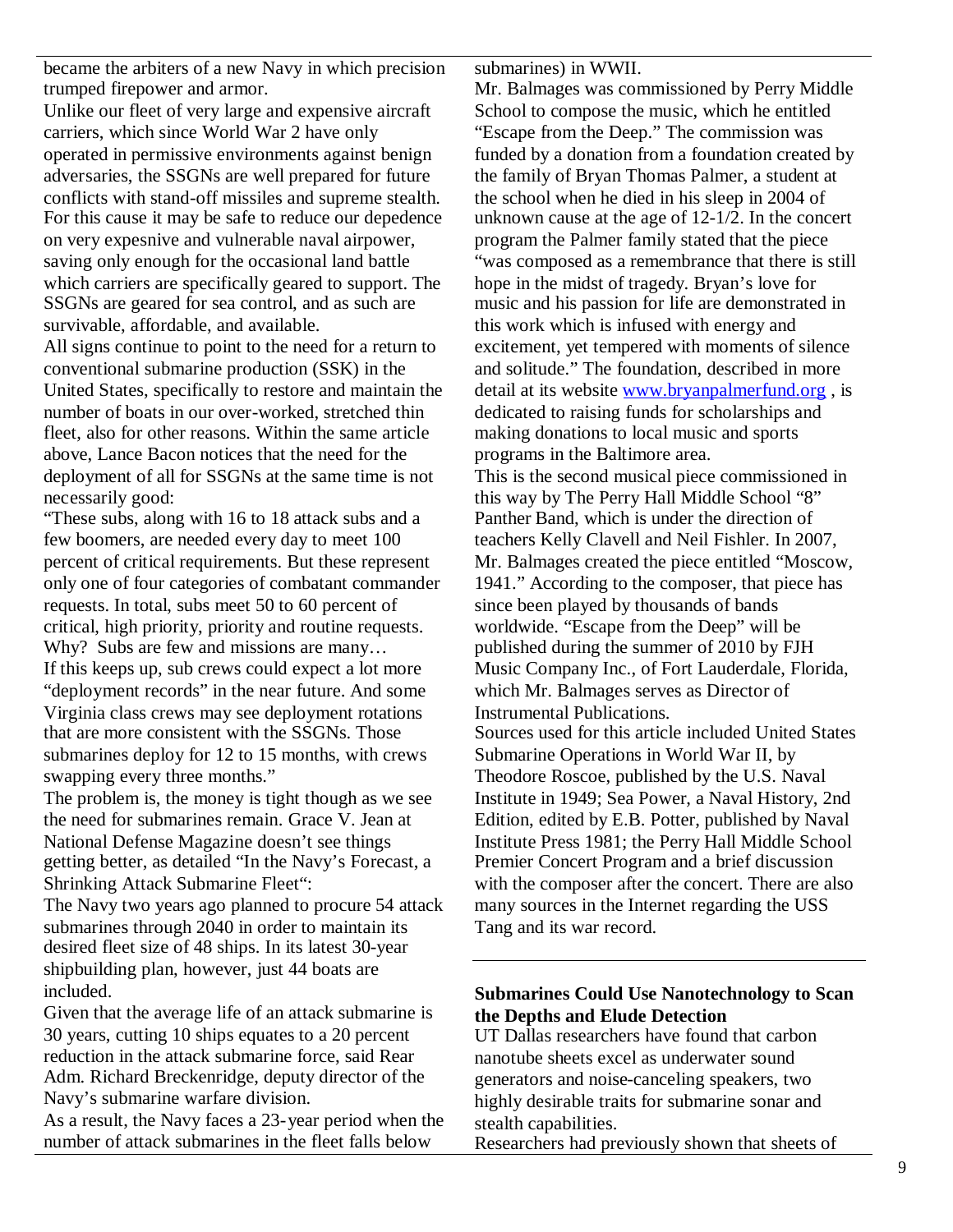the desired 48 ships.

I personally see even this number as over-optimistic, with numbers in the lower 30s, perhaps even in the 20s if costs are not reined in. All hopes rest on the very large and powerful Virginia class, but as these boats reach the \$3 billion each mark with planned updates, it is difficult imagining 2 boats a year as the budget shrinks.

In contrast an SSK could be built in quantity, perhaps as low as \$300 million each, or one-tenth the price of an SSN. I would insist the Navy keep the tonnage at around 1000 tons, in order to stave off costly add-ons that adds little to the mission against mostly low tech powers, but does raise the price, enforce delays and reduce numbers. Keeping tonnage low, as we often argue with surface vessels, would enforce discipline on a tech-happy naval community, that thinks capability will duplicate availability.

### **Navy Bans Tobacco Use on Its Submarine Fleet**

WASHINGTON — The smoking lamp is going out all across the Navy's submarine fleet, where the mission to "run silent, run deep" now will be carried out by sailors ordered to run undersea operations without cigarettes, cigars or pipes.

This is the latest front in the long war against tobacco declared by the Pentagon and the Department of Veterans Affairs. Their programs to help military personnel kick the smoking habit are intended to protect the health of the current force — and to save the government hundreds of millions of dollars a year in health care costs for those who have served, and smoked, in uniform.

The Navy is cognizant that military service is stressful, especially in long and lonely deployments under the sea. Everybody is aware that smoking is a legal, if harmful, stress reliever.

So the Navy banned smoking aboard submarines not with the stated purpose of curing the smokers, but of protecting nonsmoking submarine crew members from the threat of heart and lung disease from secondhand smoke.

"Recent testing has proven that, despite our atmosphere purification technology, there are unacceptable levels of secondhand smoke in the atmosphere of a submerged submarine," said Vice Adm. John J. Donnelly, commander of submarine forces. "The only way to eliminate risk to our nonsmoking sailors is to stop smoking aboard our submarines."

carbon nanotubes can produce a wall of sound in air, without moving back and forth like traditional speakers. The latest study from the UT Dallas Alan G. MacDiarmid NanoTech Institute reveals that nanoscience speakers perform as well underwater as they do on land, and that one day they could replace traditional submarine sonar arrays. The study was published in the American Chemical Society's journal Nano Letters. Sonar works by generating sound from an underwater speaker and collecting the sound waves that are reflected back to the sub. Sonar operators can determine an object's size, location and speed with sonar data. But, the delicate sonar arrays are expensive, they add to a boat's weight, and they do nothing to reduce a submarine's propeller sounds and other noises as it navigates the seas. Unlike alcohol or other liquids, water has an interesting effect on carbon nanotubes. The tiny tubes repel water slightly and form a layer of air along their perimeter. Once energized, the thin, light sheets of nanotubes heat and cool incredibly quickly, producing a pressure wave in the air around the nanotube that our ears and other devices perceive as sound.

Led by Dr. Ali Aliev, a research scientist at the NanoTech Institute, the team discovered that nanotubes excel at producing low frequency sound waves, which are ideal for probing the depths of the ocean with sonar. The team also confirmed previous studies noting the ability of nanoscience speakers to cancel noise when tuned to the correct frequency— say, the rumble of a submarine. "Nanotube sheets can easily be deployed on curved surfaces, like the hull of a sub," Aliev said. "They're very light, about 20 microns thick, and they're 99 percent porous. Layers of nanotube sheets can be built up, each with a different function, for sonar projector applications or for control of the boundary layer losses for marine vehicles. Meaning, periodically heating the skin of a sub—or even an airplane—warms the thin pocket of air around the vehicle and reduces friction and turbulence. Or, these underwater sound generators could cancel out the sonar signal being sent out by another sub, leaving the friendly sub undetected."

## **Improved Sonar And Stealth With The Same Nanotube?**

If a submarine covered in carbon nanotubes drives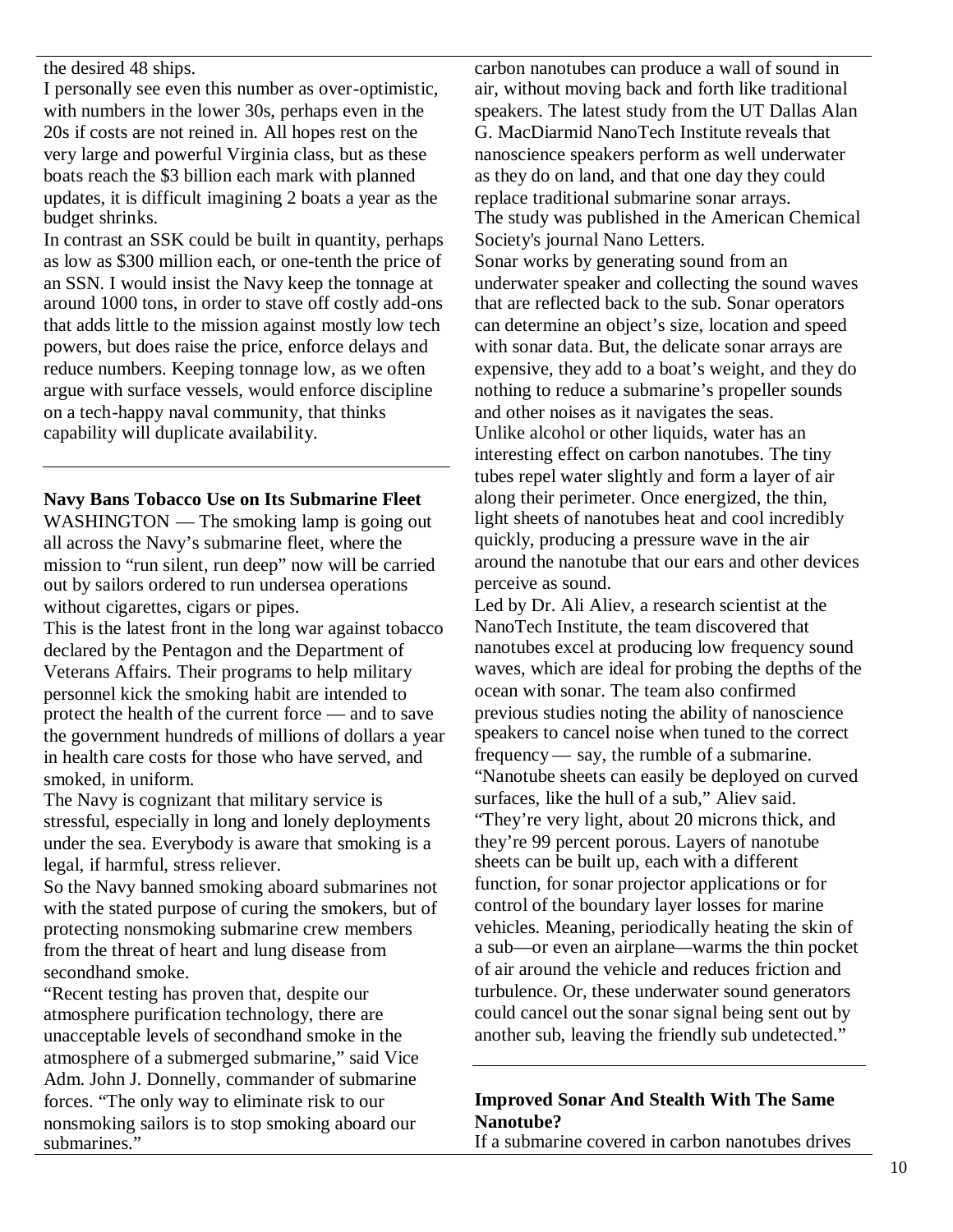The Navy did not order its submariners to quit cold turkey. For the 5,000 sailors who admitted to being smokers among the submarine fleet's 13,000 crew members — that is just shy of 40 percent — the ban goes into effect at the end of the year.

In the meantime, a senior petty officer aboard each hunter-killer submarine and each nuclear ballistic missile boat will serve as a "smoking cessation coordinator," helping sailors wean themselves off the habit through discipline — and a ready supply of nicotine gum, nicotine patches and other replacement therapies.

There are no plans to impose a "smokeless Navy." Aboard surface warships, smoking is allowed in specially designated — and open — areas. Across the Navy, those who wish to quit smoking can attend classroom programs. And in many Navy and Marine Corps locations, those wishing to quit can receive help from physicians, dentists and pharmacists during a health care visit.

About one-third of all military personnel say they are smokers. While smoking is banned in basic training, more than a third of the current smokers across the armed services say they started after they went on active duty.

The military and cigarettes have a long history, in both combat practice and combat lore. When America went to war in the past, tobacco went with them and cigarettes were part of military rations. But they are no longer contained in the Meals Ready to Eat field food packages, as the Defense Department does not want to officially encourage smoking. Now that legacy is seen only in the water-resistant matches placed in combat rations and officially defended as a survival tool. (But has anybody in Iraq had to build a campfire lately?)

While supporting efforts to help the troops cut back on smoking, senior Pentagon officials rebuffed proposals to ban tobacco use in the combat zone, having assessed that personnel in Iraq and Afghanistan had enough pressure to deal with already.

Even as the Pentagon tries to quash cigarette smoking, the lore remains.

The superstition about bringing down bad luck if you are "third on a match" has roots stretching to World War I, when soldiers came to believe that you could light two cigarettes off one match without being spotted, but that lighting up the third cigarette gave enemy snipers ample time to ready, aim and fire. Even more archaic is the maritime term "smoking

in the ocean, can you still hear it? If there is one thing navies the world over want, it's more efficient sonar and the ability to hide their own submarines from it. Of course, the downside of such a technology is the heightened probability of more mid-ocean collisions.

Last summer, University of Illinois at Urbana researchers spoke of a new metamaterial that could be used to, in essence, guide incoming sonar waves around the hull of a submarine. The material also holds promise for super-high-definition ultrasound machinery for hospitals.

University of Texas at Dallas researchers have developed a more task-oriented device that may promise not only improved audio cloaking technology, but improved sonar systems in the same fell swoop. The device, composed of some electronics and a thin sheet of multi-walled carbon nanotubes, can be used to generate ultra-low frequency sounds without using large amounts of energy or taking up much additional space or weight.

Nanotubes are perfect for this sort of underwater use -- they are both remarkably resilient and hydrophobic. Due to their inherent dislike towards each other, carbon nanotubes create a small pocket of air around themselves when submerged in water. It's this pocket that does the heavy lifting for UT Dallas's system.

After being energized, the sheets of carbon nanotubes create their sound waves by being heated and cooled. This in turn generates pressure waves in the air pocket, which directly transfer to the water around it. These generated sound waves could be use both for the submarine's own sonar system, as well as noise-canceling incoming sonar pings from other subs.

Not only can the sheets be used for sonar and cloaking, but by layering them, additional sheets can be used to reduce boundary layer loss, friction and turbulence. And not just for submarines -aircraft could benefit from the technology as well. Each layer of the device's nanotubes is about 20 microns thick and has virtually no weight, being 99% porous. Easily imaginable are the space and weight savings to marine craft currently equipped with modern sonar. The sheets can be applied to virtually any shape of hull, easily conforming to curves and angles. The only drawback is the lack of (reported) computer system to manage the complex task of audio wave direction, noise cancellation and